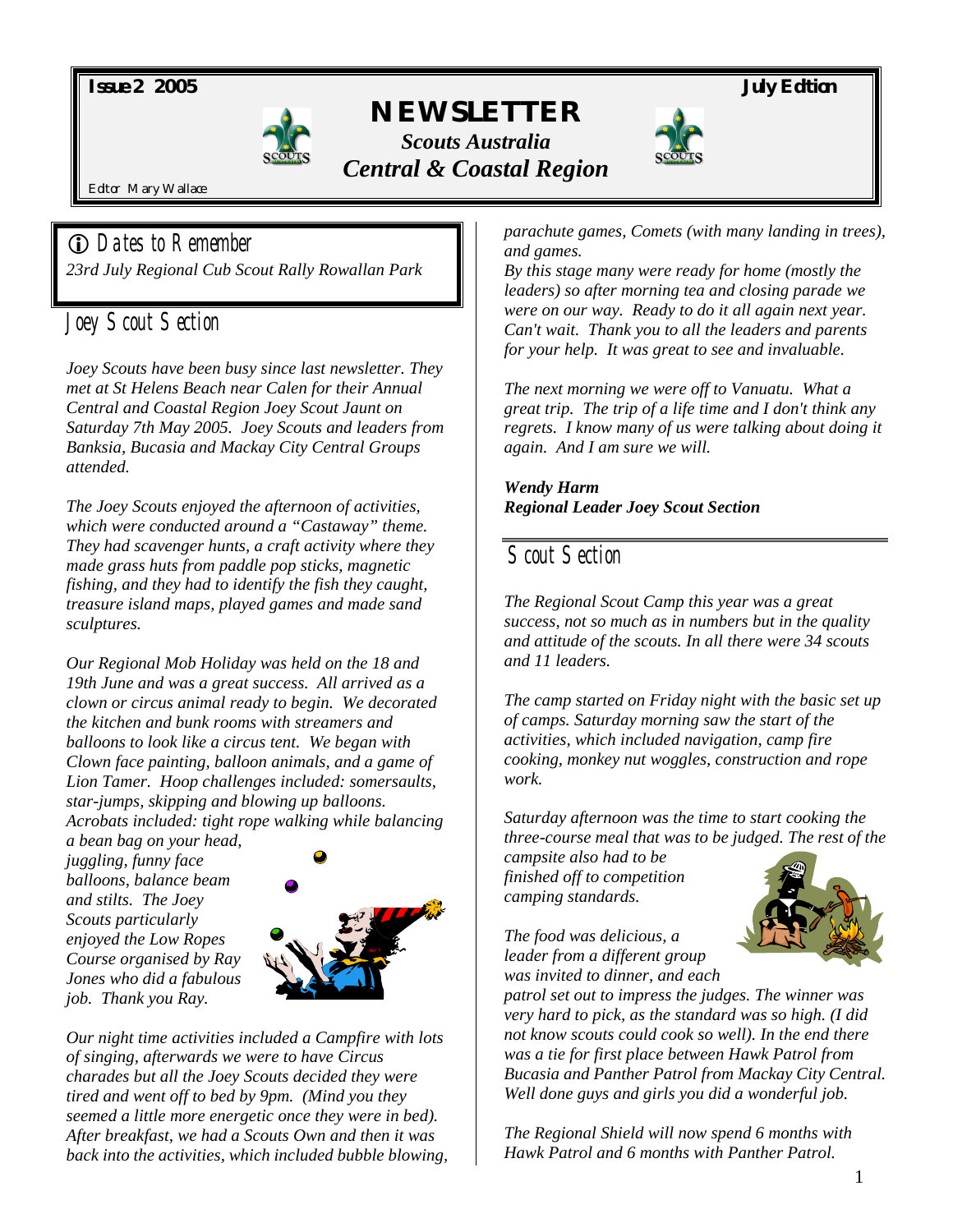*A combined Venturer Scout Unit helped out by arranging the campfire and by the running of a wide game, which was very successful. A good weekend was had by all.* 

#### *Marg. Barber, Regional Leader Scout Section*

### *Sarina Scout Group*

*The Cub Scout Section is still increasing in numbers. On April 4 Cub Scouts camped at Rowallan Park for the weekend and signed off on some more of their Yellow Cord. Those same Cub Scouts have since completed the remainder of their Yellow Cord and will have them presented in the next two weeks before they progress into Scouts.* 

*The Scout Section has been focused on camp cooking this term. I must say they haven't done to badly, although they could have cooked the damper a bit longer. The same damper catered for those that like it well done and those that like it rare.* 

*The Group had its AGM and our very efficient Group Committee Executive graciously accepted to give the group another year of their time and expertise. Thanks to Nev, Michele, Lynn, Jenny and Stuart.* 

*The Group Committee has replaced our old wood fired computer with a new second hand one in the den. We have signed up to WAME for 12 months and already two Scouts are using it to do their Information Technology Challenge Badge.* 

*Three of our Leaders, Tim, Judy & Brett, and one of our Venturer Scouts, Ian, winged their way off to Vanuatu. Judging by the stories and photos everyone (including the locals) had a fabulous time and shared a lot of good old Scouting fellowship and fun. The Cub Scouts and Scouts have already had a "slide night" and report from Brett.* 

*Lance Hodda For Sarina Scout Group* 

#### *Proserpine Scout Group*

*All of our Group Committee positions have been filled at out AGM. We have been successful with recent fund raising events which included:-* 

- ! *Car park and raffle at our grounds during the Proserpine Show.*
- ! *Cleanup and car park at the Young Guns rugby league game in Proserpine.*

*The cub scouts and scouts are to participate with the bring a friend month in August.* 

*The cub scouts have 7 members with a new leader and an experienced assistant leader.* 

*The scouts have 9 members with a trained leader and assistant leader.* 

*Greg Walker Group Leader, Proserpine Scout Group* 

*Our trip to Paradis! by Dean and Tash*



*"Arrgh! Not more* 

*Vanuatu stuff", you all think, as you turn green with envy. We'll try to keep it short I promise, but Mary really wanted a young thing's view about the trip so here goes... The trip started on a really high note, with our contingent being presented with leis made for us by the kids and getting a lovely performance at the airport by the Scout band. Straight away we noticed that we were in a foreign country as everyone drove on the wrong side of the road! However, the people are the friendliest we have ever seen in our short little lives. Everyone says "hello" when you pass in the street. Not at all like the western world. We think that Australia should adopt the Vanuatu idea of a midday siesta... it's a fabulous concept... everyone goes home at 11:30, has lunch and a sleep... and then goes back at 1:30. It really gives new meaning to island time. I think all of us had trouble adjusting back to rushed western time when we got back, although I know that we are a lot more relaxed these days, because we know it will happen when it happens.* 

*Of course there was the inevitable daily trip to the markets to get presents or fruit or bread, or just to indulge in a shopping spree. All the leaders got quite a shock when all we young things decided that we wanted to eat healthy and decided to have daily cookups in the boys' room. Being young and away from home, it was not expected that we would cook for ourselves, but after a daily trip to the local Bon Marche, quite a few heads and noses turned as they passed our door. So surprised and impressed were*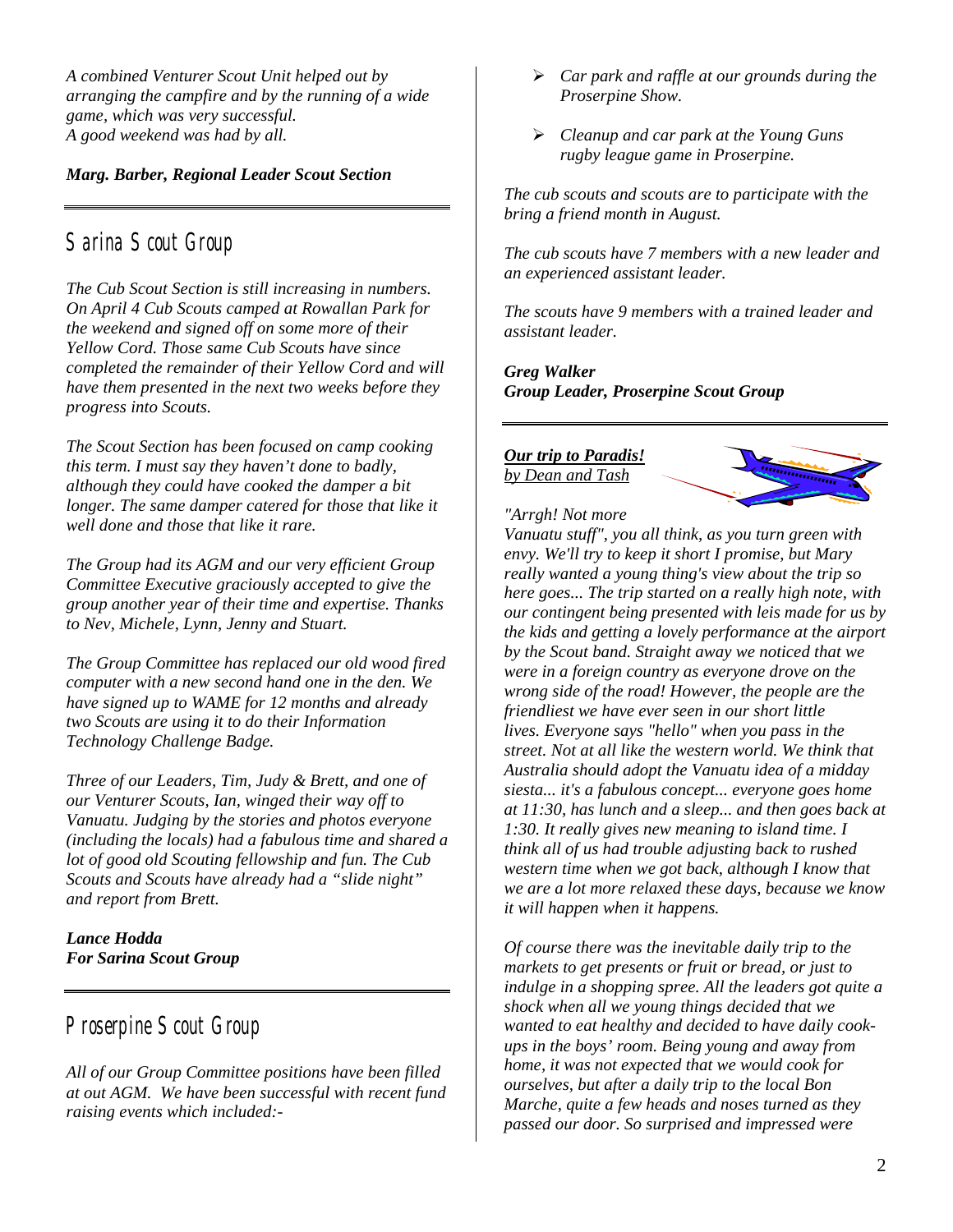*some people that they could not resist trying to mimic our delicious dinners the night after.* 

*Perhaps the most important and rewarding aspect of the trip was not just the activities, but the experiences and meeting the people. The kids in the villages and in the schools were a joy to teach and paid such wonderful attention. Some of the Leaders found themselves wanting to take the kids home. Also meeting wonderful people like Red Cross volunteer Sarah, who always seemed to be there looking after us and our Vanuatu Scout leaders, Noel, Tony and Tim. Our wonderful guide Jameson had a wicked sense of humour and always managed to bargain quite a few things for us, leading to the saying "Have faith in Jameson". All we young things (the under 30's) + Harry would go everywhere in a frog green bus driven by Wilson. The days Wilson couldn't make it his brother - "Brother blong Wilson" as we called him became our driver. Because he was always there for us with a big smile on his face, we all chipped in and bought Wilson a shirt embroidered with WILSON so that he would remember us forever. These people made the trip something really special for us and we will never forget them.* 

*Just a note about the title - Our trip to Paradis! Because Vanuatu has both English and French parts, these languages appear everywhere and we couldn't help, but pick up some sayings.* 

*Dean and Natasha Salty, Venturer Scouts Mackay City Central Group* 

## *Vanuatu 2005*

*24 Scouting members from Central and Coastal Region had 10 days of activities in Vanuatu, where we were treated like royalty and had an absolutely fabulous time. On the agenda was running scout meetings, leaders meetings, a campfire, visiting schools and handing out exercise books, pencils etc. visiting the Red cross, the National Vanuatu Women's Council, the High Commissioner, the Town Hall, the Volley Ball Grand Finals, (Wayne Harm had to present one of the trophies) We went to church on Sunday at the Anglican Church which was a two hour service and we had to introduce ourselves to the congregation, we had brunch at the church hall afterwards which was supplied by the Australian High Commissioner. The church choir was unbelievable, the harmonising was absolutely beautiful.* 

*Scout meetings were run at New Man Place Village (the children didn't go to school that day), at Vila North State School, during school time, and at Tagabe Scout Group, which was sponsored by the Anglican Church. We had to buy all of the supplies and the resources to run the scout meeting as they have very little resources. On the night before we left the balls, hoops, rope etc were presented to the Leaders.* 

*We did a half-day community service at the Brotherhood retreat home that they were building. Some of the men did cement rendering, the women and some of the younger members cleared brush, and pulled out weeds to clean up the area around the house.* 

 *We saw the real Vanuatu. We went to the villages. It is a very poor country, but the people are very friendly, and are always ready to feed you. We ate plenty of fruit while there. We stayed at backpacker accommodation in the town of Port Vila. The place was clean and the beds were good, but the solar hot water system, without electrical back up was the only minus. Had cold or lukewarm showers while we were there but the weather wasn't cold so it wasn't too bad. After we had been there for a few days news spread and people in the streets were saying they are the Australian Scouts. They knew us even though we weren't in uniform when we went up town, but there weren't many white people around anyway.* 

*We did leave a little money behind at the tourist places in our free time. Visited a cultural village, the museum, and went to Hideaway Island to* 



*the underwater post office, and went snorkelling on the reef. There was no worry about sharks or stingers there. We took the free ferry to Iririki Island Resort for drinks and dessert one night and on the Saturday afternoon we hiked around the island. (It is small.) On Wednesday we paid a local bus driver to drive some of us around the Island of Efate and we visited a few places of interest, visited the beach where Survivor Vanuatu was filmed and had a swim in a hot spring bath at Beachcombers and a dip in a sea at the most picturesque beach you could ever imagine, Eton Beach.* 

*Some of the young folk played a round of golf and hired a caddie for the morning.* 

*Wayne couldn't resist dinning at the restaurant downstairs from the hotel, when he saw lobster was on*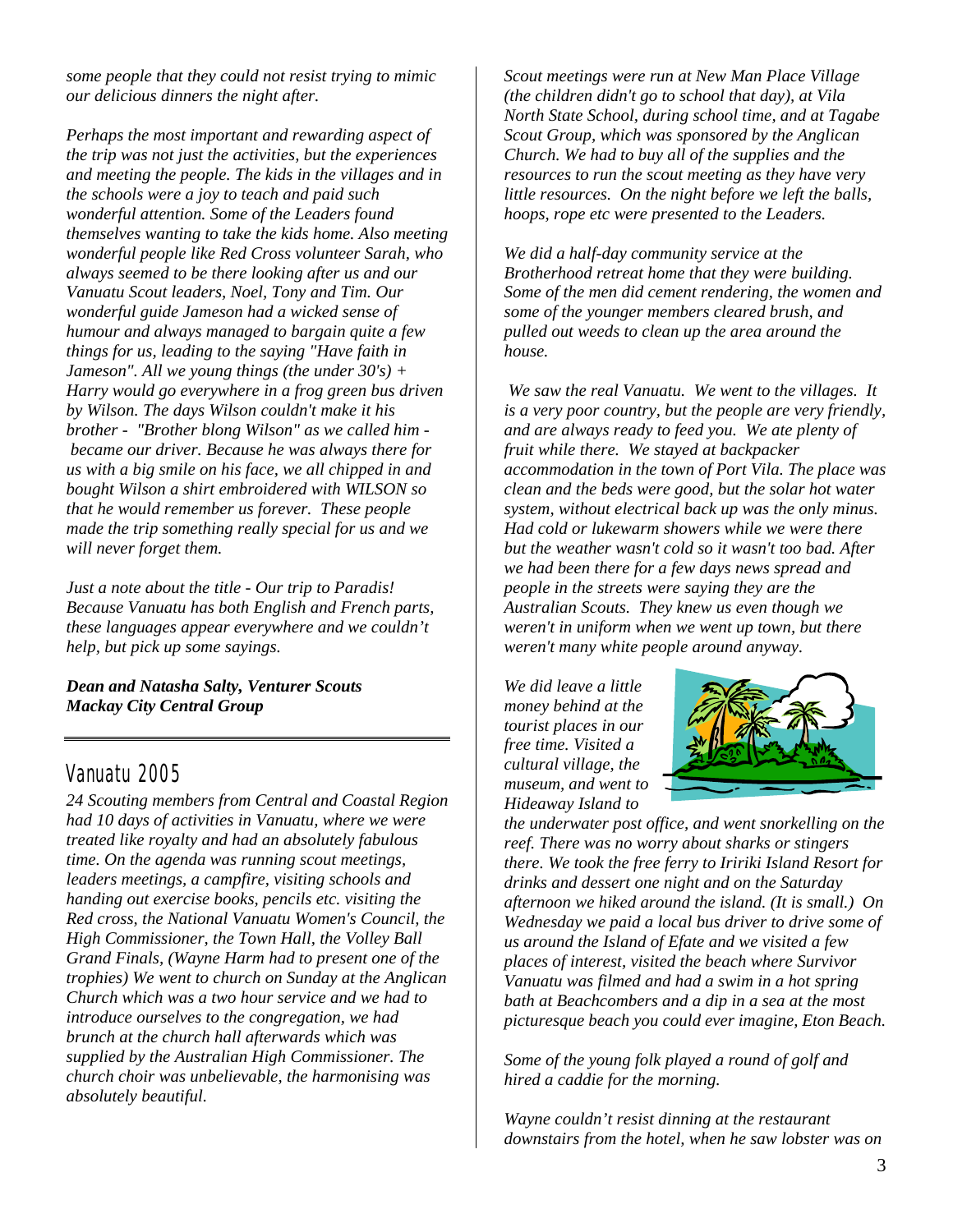*the menu and what the price was, it didn't take any arm bending to have a group of us join him, and the* 

*crepes with lemon juice and sugar with ice-cream were scrumptious as well. We all dinned together for the Sunday night roast buffet at the hotel across the road and on the* 



*Tuesday night at the "Flaming Bull" Hotel. Brett with his hollow legs polished of his big steak, half of Wayne's steak and some of someone else's salad. We found out that night that Louis plays a mean game of pool. The French Pastry Shop and the Chinese Restaurant were very popular venues as well.* 

*We had a great send off party on the balcony of at the Olympic Hotel on the Wednesday night. We provided some of the food and the Vanuatu Scout Leaders provided the rest including the Kava. (Wayne said he slept well that night) We had some scouts there to entertain us and to do some skits, we responded and run some skits as well. We were taught a song at the first scout group we visited and we sung it at every gathering we had. "One big Happy Family, God's Family" (Sang it on the plane as well)* 

*The trip was not without it's little incidents. First night Di did some money laundering in the bottom of the harbour incident and paid a local to dive in and retrieve her purse. Di also lost her new scout belt, she left it in the bag of second hand uniforms that she donated to the Vanuatu Leaders. Some one spotted it during the day on a leader. He was a very worthy recipient, he proudly wore Di's belt with his uniform, with his good clothes, and with his work clothes.* 

*Harry made the best foot in mouth blunder for the trip. At each place we went to, a different male member each time did the introduction speech, and it was Harry's turn at Tagabe Scout Group and he said " he hopes the Group gets "Big Numbers" " We wondered why there was a murmur in the audience. Greg Sutherland told us what Big Numbers meant over there. "It refers to the size of a males appendage"* 

*Brendan Graham was the favourite, as the scouts got to know him as "Turtle". "We want Turtle!" Tash and Dean were introduced as brother and sister, twins, so they were popular as well. Dean joined in with the scout band at New Man Place Scout Group and strummed a few numbers on the guitar.* 

*Margaret Barber's red hair fascinated the children.* 

*Digital cameras were a big hit with the children, as they would form groups and wanted their photos taken so they could see themselves in the camera when you played it back to them.* 

*Scout Leader Tony presented Louis with a painting of a cat, seeing he was very kind to the cat at the hotel. Not like someone else who made a cape for the cat and wanted to see if it could be a Super Cat and fly.* 

#### *Re: The Green Bus driven by Wilson We preferred the White Bus and preferred to be in front of and not following the Green bus as the fumes from the exhaust were a danger to the Ozone Layer.*

*One observation: - A group of us went for a walk along the esplanade one night when there was a free concert. There were three bands playing to cater for the different tastes. In the crowds of hundreds, we only saw two people smoking, no one drinking, and there was no rubbish left behind. (I went for my morning walk along the esplanade the next morning.) The Aussies could learn from that.* 

*The first morning in Vanuatu I was woken at 5.30am by a fellow singing in the street. (No he wasn't below my window, serenading me.) He had a beautiful voice, and I don't know how someone could be that cheerful so early in the morning, and after a few days I didn't want him to be so cheerful so early in the morning and by the last couple of days I didn't hear him at all. (I slept in.)* 

*For those who don't know there are no traffic lights in Vanuatu and to drive on a roundabout was scary. Everything is like the US driving on the wrong side of the road. After a few days we became used to which way to look when crossing the streets and there were many one way streets.* 

*he markets were a fascinating place, with lots of fruit, vegetables, fire- wood, carvings (wood and sandstone), and shell and bead jewellery. Some suggested to by a coconut bra, but we didn't think it would pass through customs. There were lots of woven baskets, and dolls and different colourful wrap around skirts, and shirts, and dresses. At the markets most of the stallholders sat on the ground and if you were there late at night time many of them slept on the ground at their stall.* 

*I had a very tense few moments at the airport in Vanuatu, when I found out there was no return ticket for me. (I thought I was going to have to stay a few more days and come home with Marg and Ray. I could have cramped their style and shared their room.) Jane*